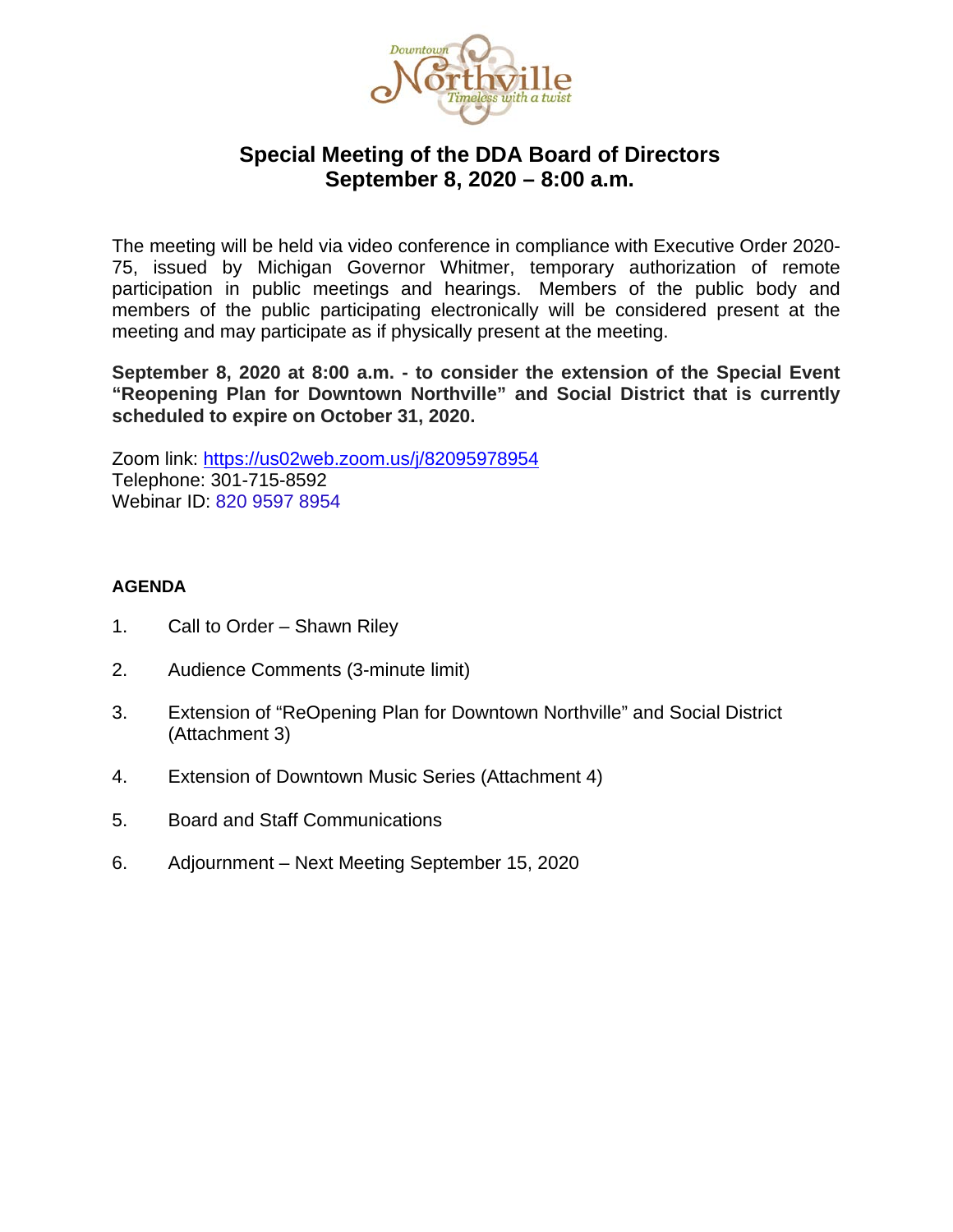

# DDA Communications

**To: Northville DDA**

**From: Lori Ward, DDA Director**

#### **Subject: Extension of Reopening Plan for Downtown Northville**

**Date: September 8, 2020**

#### **Background:**

The DDA, working with the business owners, developed a Reopening Plan for Downtown that has been in effect since June 16<sup>th</sup>. The Plan has provided the businesses the opportunity to reopen safely and with the maximum capacity allowed under the Governor's Executive Orders. Three separate tools were used to implement the Reopening plan. First, the City Council approved a Special Event Application that closed E. Main Street between Center and Hutton and N. Center Street between Main and Dunlap. This allowed the restaurants to expand their outdoor dining areas onto public property including the sidewalks, parking lanes, streets, and city plazas. Retail establishments were allowed to display merchandise on City sidewalks. The DDA has provided background music on Friday and Saturday nights. The second tool required the downtown restaurants to obtain a Limited Permanent Outdoor Service Area Permit. This permit, issued by the Michigan Liquor Control Commission (MLCC) allows the restaurants to enlarge their approved seating area temporarily through October 31<sup>st</sup> with all inspections happening at the local level. There was no fee for these permits and the applications were approved within one week. The third tool was the establishment of the Northville Social District. The City approved the establishment of a Social District which allows participating restaurants to sell alcohol, in a special cup, that can be carried out of the restaurant and consumed in a delineated Commons Area. This program has 7 participants and kicked off on August 21st.

#### **Analysis:**

The 3 tools that were utilized to assist businesses reopen to their maximum potential, have proven to be very successful. The restaurants and retail both have experienced increased sales. The DDA has been carefully monitoring the program to ensure that it remains clean and safe. Recently DDA staff was approached by several downtown restaurant owners with concern about what happens next. Both the Special Event Application and the MLCC Limited Permanent Outdoor Service permit area set to expire on October 31st. This would leave the restaurants with limited outdoor tables on the sidewalk distanced 6' apart (1-2 tables) and indoor tables at 50% capacity and socially distanced 6'.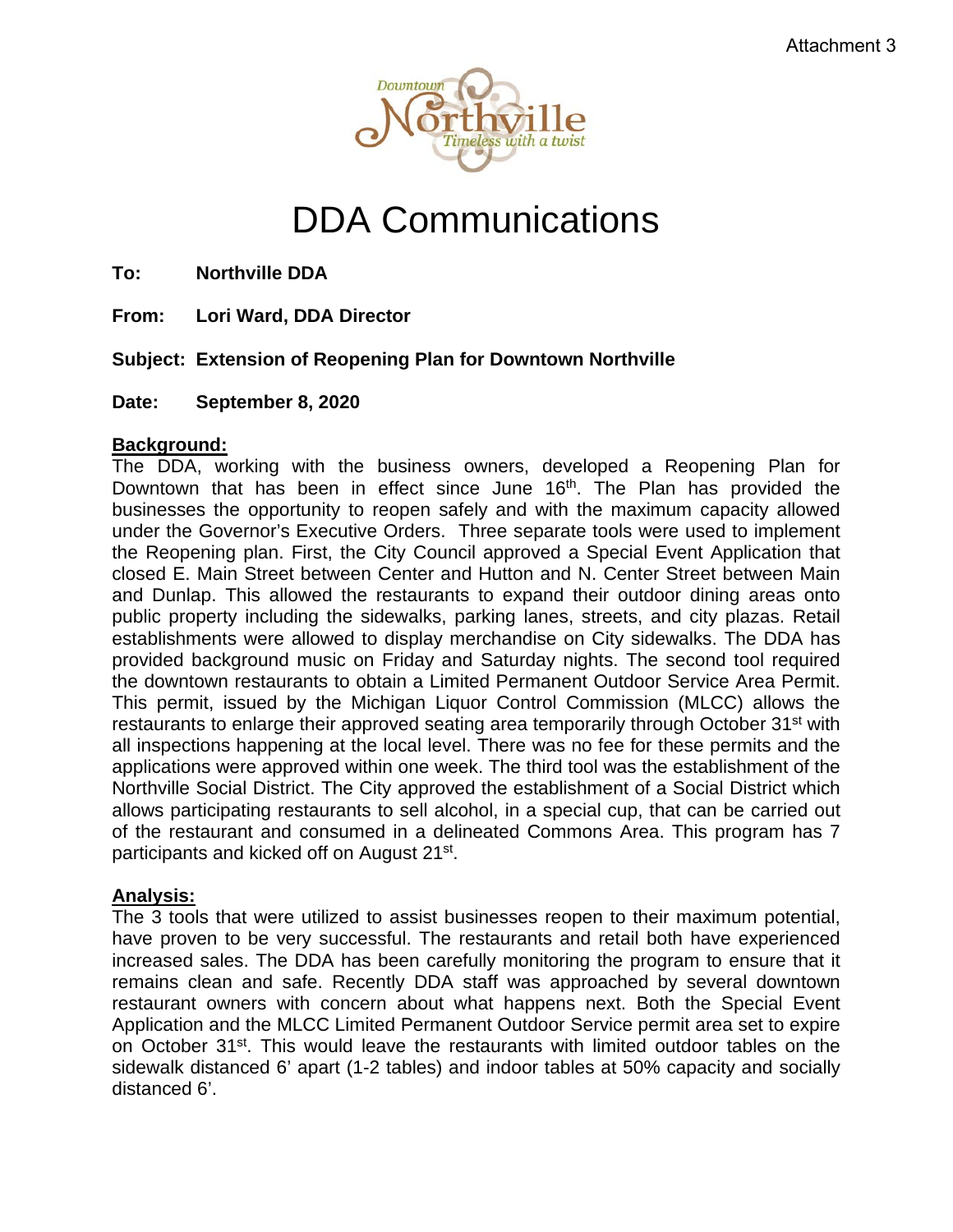A zoom meeting with restaurant owners was held a few weeks ago to discuss what to do when the weather turns cold. Several restaurants are uniquely situated next to a public plaza where they can set up tents or other more substantial structures for the winter. Other restaurants have expressed a desire to keep their outdoor dining areas open longer into the fall, utilizing space heaters. And finally, there are several restaurants who would like to install tents with heaters for the winter that would remain in the street. As the DDA found with the other tools that were implemented, there is no one-size fits all solution. The City may have to look at several solutions to address the different challenges that the restaurants face given their locations.

The restaurant owners who participated on the zoom meeting have asked that the Special Event Application be extended through March 1, 2021. In addition, after consultation with staff at the MLCC, the restaurants would need to convert their Limited Permanent Outdoor Service Area Permit to a Permanent Outdoor Service Area Permit. When the City ends the Special Event, which allows the expanded outdoor dining, and withdraws their permission to be in the street, the restaurants would cancel their permit. The City has never had the streets closed during the winter and is working hard to address the issue of snow removal during this time period. The City reserves the right to reevaluate the road closure each month and to make any adjustments that they deem necessary.

The DDA has sent out a survey to the business owners downtown to see if they would like the streets to remain closed through "late fall or potentially through the winter" or if they would like the roads to reopen on November 1, 2020. The survey was sent out to the downtown business community and 42 responses have been received to date. Of the 42 responses, to date, ½ of which are service/office businesses only 6 have been negative. (See attachment A) DDA staff will present updated information on the survey at the DDA meeting.

#### **Budget:**

The DDA Board of Directors will need to authorize additional funds through the budget amendment process to cover the cost of additional staffing and clean up expenses downtown.

#### **Recommendation:**

DDA staff recommends the Northville DDA Board of Directors approve the extension of the Reopening Downtown Special Event to March 1, 2021 which would allow the roads to remain closed to vehicular traffic.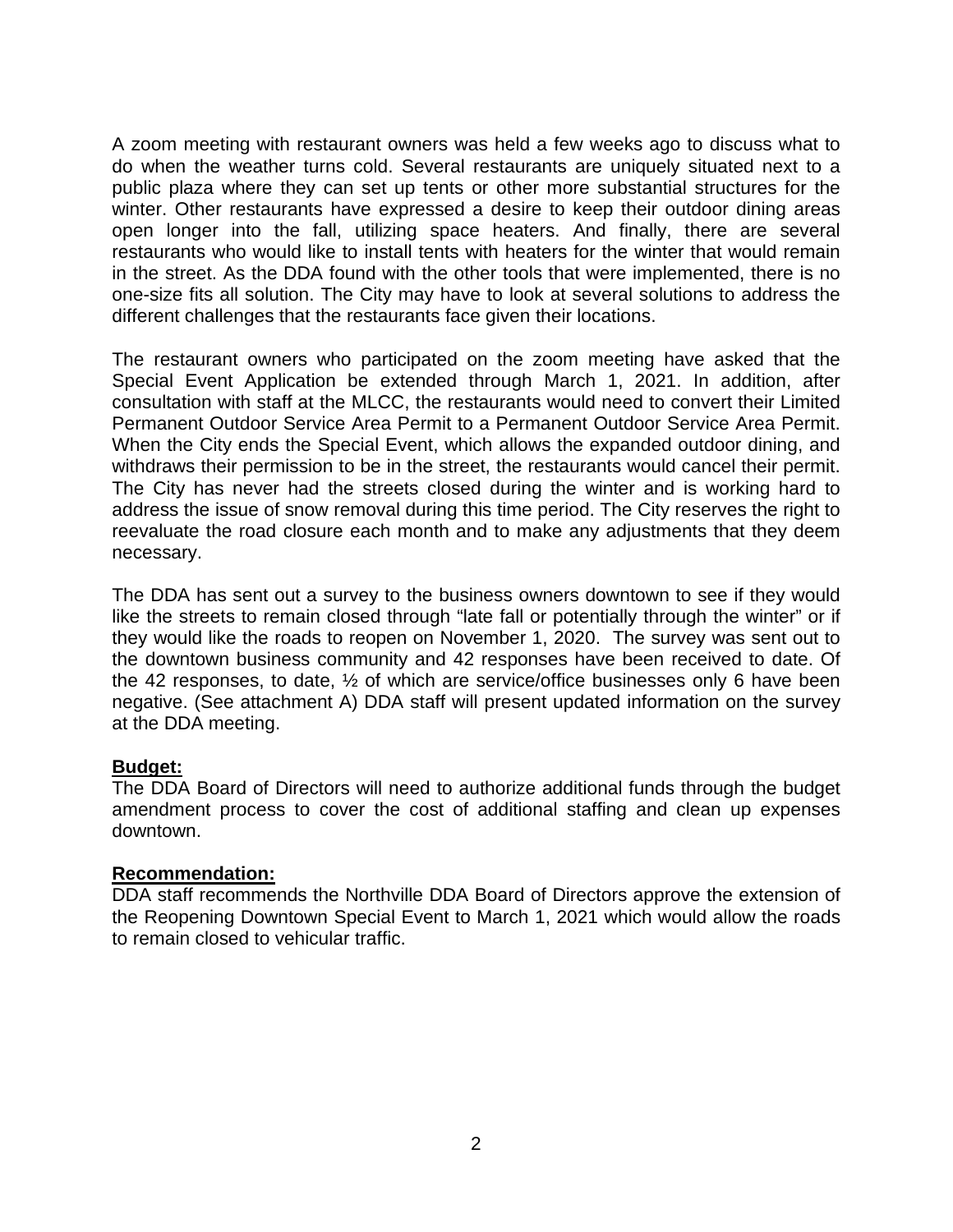Businesses were contacted and asked if they would support the continued closure of Main & Center Streets after October 31, 2020

| Name                     | <b>Business Name</b>              | Category                |   | Option   Location |
|--------------------------|-----------------------------------|-------------------------|---|-------------------|
| <b>Paul Gabriel</b>      | <b>Browndog Creamery</b>          | F                       | Y | E. Main           |
| Will Hundley             | Tuscan Café                       | F                       | Ý | E. Main           |
| <b>Brian Maiorena</b>    | 160 Main                          | F                       | Y | E. Main           |
| <b>John Casey</b>        | Poole's Tavern                    | F                       | Ý | E. Main           |
| <b>Simply Wine</b>       | <b>Simply Wine</b>                | $\mathsf{R}$            | Y | N. Center         |
| Dan Delano               | <b>Edward Jones</b>               | S                       | N | W. Main           |
| Kathy McLallen           | Keller Williams Advantage         | S                       | Y | N. Center         |
| Koko Bedrossian          | <b>KB Jewelers</b>                | $\mathsf{R}$            | Ý | N. Center         |
| <b>Orin Jewelers</b>     | <b>Orin Jewelers</b>              | $\mathsf{R}$            | Y | E. Main           |
| <b>Rick Franks</b>       | <b>Live Nation</b>                | S                       | N | W. Main           |
| Alicia Racine            | <b>Adorn Flowers</b>              | $\overline{\mathsf{R}}$ | Y | E. Main           |
| Alicia Racine            | Sugar Lu's                        | $\mathsf{R}$            | Ý | E. Main           |
| <b>Theresa Schierloh</b> | <b>Dancing Eye Gallery</b>        | $\mathsf{R}$            | Y | N. Center         |
| <b>Mishelle Lussier</b>  | Table 5                           | F                       | Ý | E. Main           |
| <b>Mishelle Lussier</b>  | Lucy and the Wolf                 | F                       | Ý | E. Main           |
| George Farah             | LeGeorge                          | F                       | Y | E. Main           |
| <b>Lauren Beras</b>      | Lorla's                           | $\mathsf{R}$            | Ý | N. Center         |
| <b>Edward Postif</b>     | <b>Postif Interiors</b>           | S                       | N | N. Center         |
| <b>Randy Bizer</b>       | Randy Bizer, LMSW                 | S                       | Y | N. Center         |
| <b>Ted Chapikas</b>      | The Accounting Office             | $\overline{\mathsf{s}}$ | Y | S. Center         |
| <b>Shari Bilkie</b>      | Sigma Investments                 | S                       | Ý | E. Main           |
| Nancy Kapolnek           | <b>BKM, CPAs</b>                  | S                       | Y | N. Center         |
| Nick Kouba               | <b>Center Street Grill</b>        | F                       | Ý | N. Center         |
| Andreea Gligore          | Stemville                         | S                       | Y | N. Center         |
| Jennifer Walker          | <b>Wealth Advisors</b>            | S                       | Y | Dunlap            |
| Pru Kauffman             | Dear Prudence                     | $\mathsf{R}$            | N | N. Center         |
| Joan Moore               | <b>Arbor Consulting</b>           | S                       | Y | E. Main           |
| Joette George            | RealLiving                        | S                       | Ý | W. Main           |
| Jim Welch                | <b>Amaze Travel</b>               | S                       | Υ | E. Main           |
| Janet Larsen             | Healing by Touch                  | S                       | Y | W. Main           |
| <b>Cris Doering</b>      | American Legion                   | ${\sf S}$               | Y | N. Center         |
| Jen                      | Pearaphernaliz                    | $\mathsf{R}$            | Ÿ | E. Main           |
| <b>Troy Gorman</b>       | Gorman Law                        | S                       | Y | S. Center         |
| <b>Tony Piccoli</b>      | <b>Cobbler's Corner</b>           | S                       | N | E. Main           |
| Derek Blaire             | Northville Gallery                | $\mathsf{R}$            | Y | E. Main           |
| <b>Jay Tower</b>         | <b>Epiphany Kitchens</b>          | ${\sf S}$               | Υ | N. Center         |
| John Kelly               | Kelly & Kelly                     | ${\sf S}$               | Y | E. Main           |
| Craig Lescoe             | <b>National Realty Specialist</b> | $\overline{S}$          | Y | W. Main           |
| Debra Herndon            | <b>State Farm Insurance</b>       | S                       | Y | W. Main           |
| Amy Bonser               | Mod Market                        | $\mathsf{R}$            | Y | Mary Alex.        |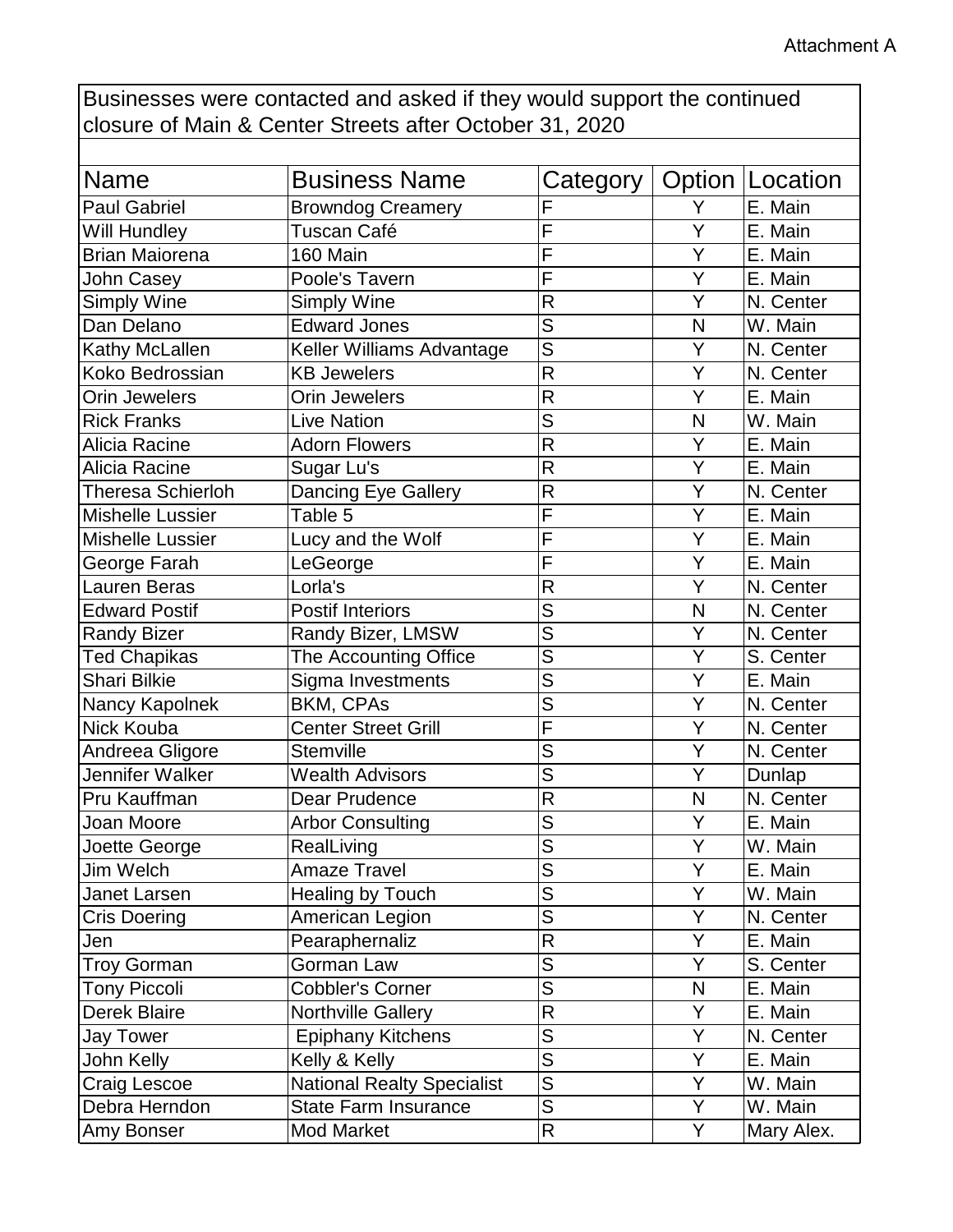| Jason Welch              | <b>WWK Investments</b>           | S      | N | N. Center          |
|--------------------------|----------------------------------|--------|---|--------------------|
| Lisa Monterosso          | <b>Planet Fitness, Corporate</b> | S      | Y | W. Main            |
| Dave Cole                | <b>Great Harvest</b>             | F      | N | W. Main            |
| Rebecca Goode            | Rebeccas                         | F      | Y | N. Center          |
|                          |                                  |        |   |                    |
| <b>Others</b>            |                                  |        |   |                    |
| Jennifer Luikart         | Mill Race Village                | S      | Y | Mill Race          |
| Diana Wallace            | Maybury Farm                     | S      |   | Maybury            |
| <b>Gabrielle Guthrie</b> | <b>Amity Coworking</b>           | S      |   | <b>Ford Plant</b>  |
| <b>Kevin DeGrood</b>     | N. Center Brewing                | F      |   | N. Center          |
| Sue Taylor               | Nothville Art House              | S      | Y | <b>Cady Street</b> |
|                          |                                  |        |   |                    |
| <b>Total</b>             |                                  |        |   |                    |
| * F + Food/Restaurant    | 10                               | 22.73% |   |                    |
| $R = Retail$             | 11                               | 25.00% |   |                    |
| $S =$ Service            | 23                               | 52.27% |   |                    |
| Yes                      | 37                               | 84.09% |   |                    |
| <b>No</b>                |                                  | 15.91% |   |                    |
| Total                    | 44                               |        |   |                    |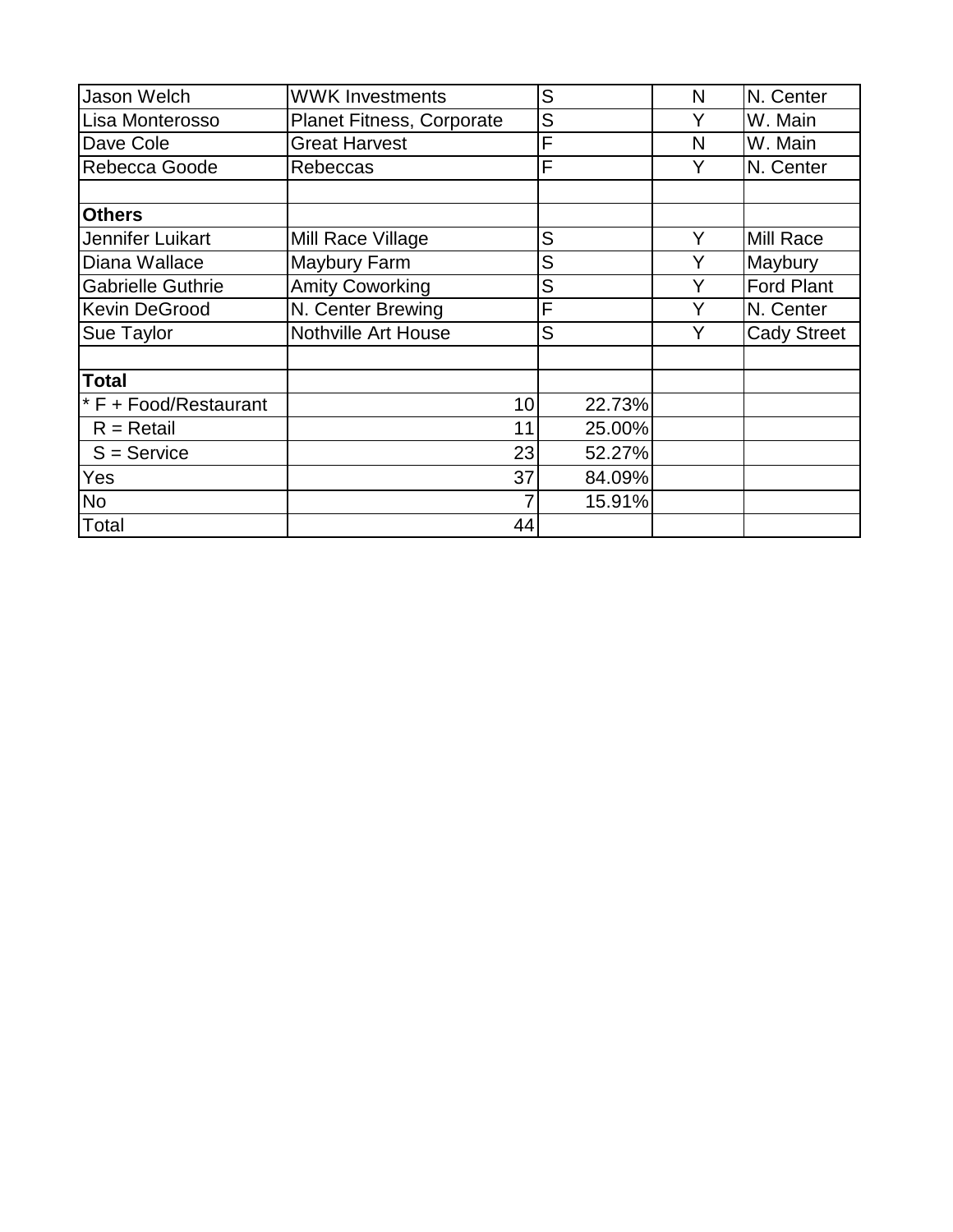Comments to Survey #3 on Reopening Downtown

Please do not keep the roads closed. Open up as soon as possible.

No one sitting outside after November 1. Heaters waste of time and money. This is Michigan not Florida.

If city says we are going to continue w street closures into the winter. Many business will "feel pressure" to engage outside. They will spend money on new structures for the cold weather concept and it will be miserable failure.

Yes, 100% yes! Fire pits and portable heaters! People will really be confined indoors this winter, why not keep it going and give them an option for outdoor distance socializing.

Many of our local business are very fragile right now and they should not be spending money on some dream that January outdoors will be profitable. They need to budget properly to make sure they are still open and in business in May when the weather breaks.

Yes…we are in favor of whatever would help the retailers and restaurants! We have had no real complaints about the detours.

Love, love, love this idea! We're (myself + family/friends) downtown about 50% more at least than we ever were and would love the cozy atmosphere of a fall / winter setup.

For the special event expiration, if that can be extended through the winter, that way we can plan some events to utilize our outdoor space if we want to (special events, good weather, etc) that would be huge.

Yes. I would like it to continue.

We at Amaze Travel are supportive, so YES keep the roads closed plan going as long as possible and reasonable. I hope that even when the weather dips a bit that business can stay good for the restaurants and shops.

It's exciting to see people wearing masks and social distancing. Every day I have admired the strength & intelligence of our Northville people and our visiting neighbors! We came down Saturday night and some of that intelligence had disappeared so we went back home. Over all I think it's a big success! Thank You for ALL you do!

As always, Thank you for all the hard work that you and the City have been doing to promote our local businesses. The comments about the street closures I have heard around town have all been positive; from other merchants to residents alike. The street closures enable our downtown businesses to operate in a socially distant, safe manner. Specifically at the Tuscan Cafe, we have seen a pandemic that could have pushed us closer to closure, turn into a growth opportunity for us. I feel passionately that it is the environment that the city has created by closing the streets that has saved our business. In our small cafe, with socially distant tables, we only have 5 tables, which would not be enough to support our overhead and staff. I fully support closing the streets in the winter to continue the progress we have made. Northville has become a destination for residents near and far and will continue to be a pedestrian friendly downtown by keeping the streets closed. I have seen some of the plans of other businesses on how they will continue to make downtown attractive. (Downtown Northville has the potential to turn into the inside of a snow globe.) Please know that Tuscan Cafe, our staff, our customers, and our employees all would like to see the streets remain closed.

To those who think that people will not participate in outdoor winter seating, I believe in the businesses' ability to create environments that will attract customers to change their traditional behaviors.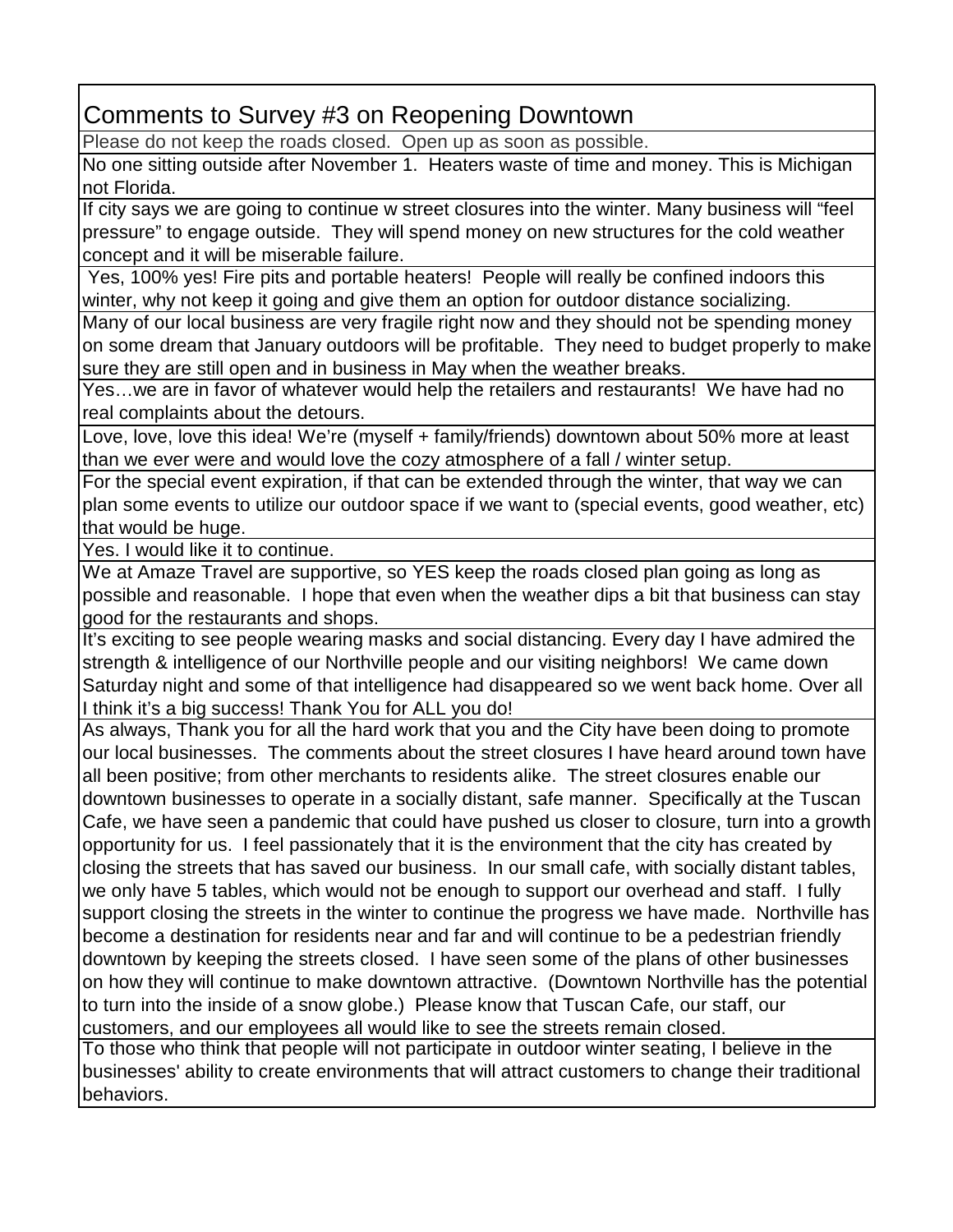I think the closure of Main has worked well. However, I believe Center St should be reopened. Center Street Grill doesn't open until 3pm, Rebeccas hardly uses it as well as Tuscan. I believe it could be accomplished by using the street parking like they did in Milford. Orin Jewelers "vote" is on the side of opening the streets back up again. We feel it would be

more beneficial for our customers to have the convenient street parking during the colder winter weather.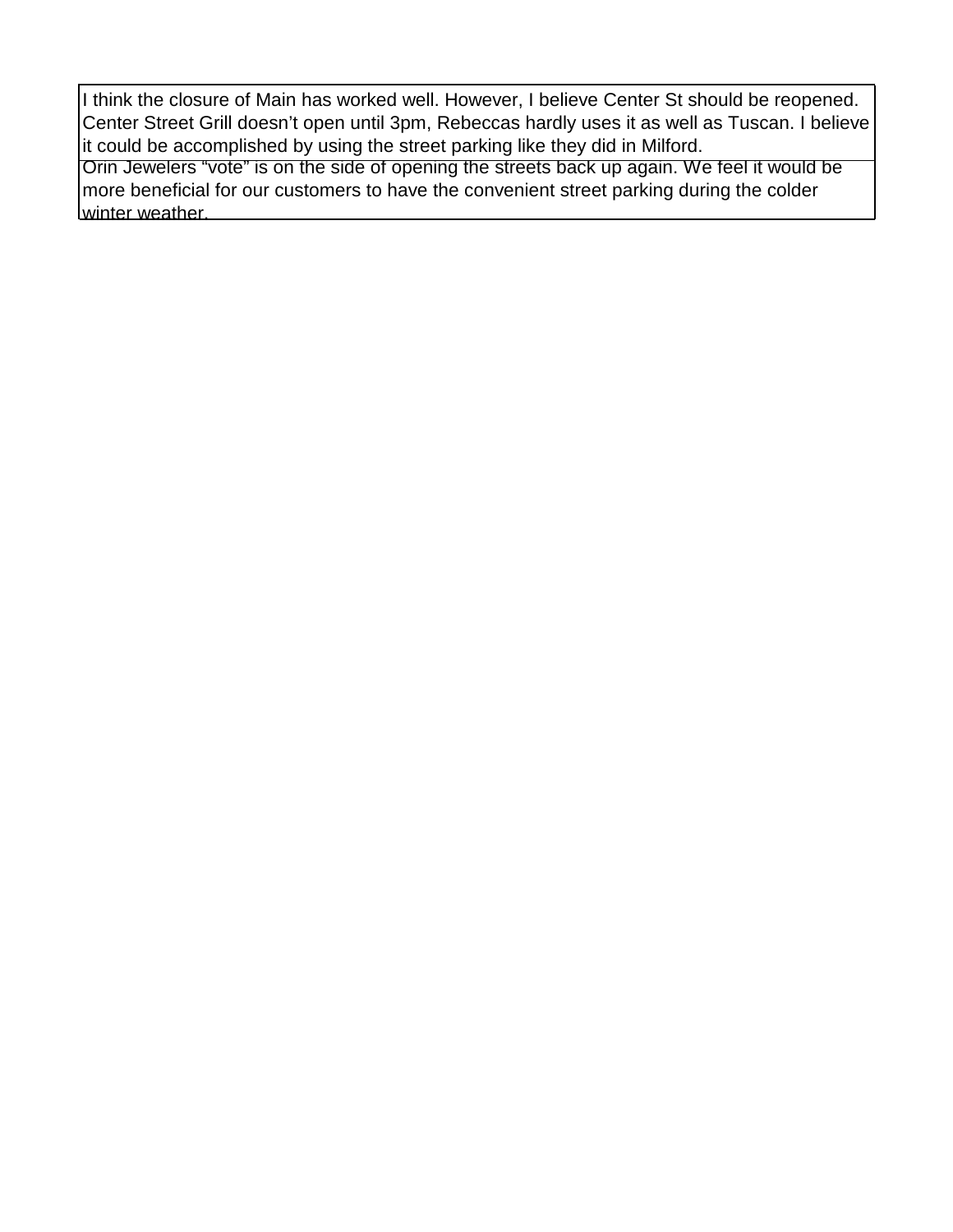

# DDA Communications

**To: Northville DDA**

**From: Lori Ward, DDA Director**

#### **Subject: Extension of Friday and Saturday Music Series**

**Date: September 8, 2020**

#### **Background:**

The DDA is currently providing music in two locations this summer: N. Center Street and E. Main Street. The N. Center Street music is scheduled from  $5 - 7$  pm and is located near Epiphany Kitchen. E. Main Street music is scheduled from 7 – 9 pm and is located under the canopy of the Marquis Theater. Music is scheduled for both Friday and Saturday nights. Signs have been placed in each area remind people to socially distance, wear a mask and advise them to not bring lawn chairs.

The music has been a tremendous success and DDA staff is recommending that the City Council approve the extension of the original contract with JAG Entertainment dated July 13, 2020 (Attachment A) at a not to exceed amount of \$550 per night, ending no later than October 31, 2020. Tom Holzer Ford and Bill Brown Ford have been approached to underwrite the remaining cost of the concerts.

In addition, the DDA staff has worked out an arrangement with JAG entertainment to supply staff to take care of the garbage removal on Friday and Saturday night at a cost of \$50/night. JAG has agreed to assist on non-concert nights at a cost of \$100/night. DDA staff will, for now continue to provide support on Sunday nights and other nights when necessary.



#### **Budget:**

The DDA Board of Directors will need to authorize additional funds through the budget amendment process to fund the additional music and the additional staffing to keep the downtown area picked up and the garbage removed. Additional sponsorships are being pursued to support the musical series.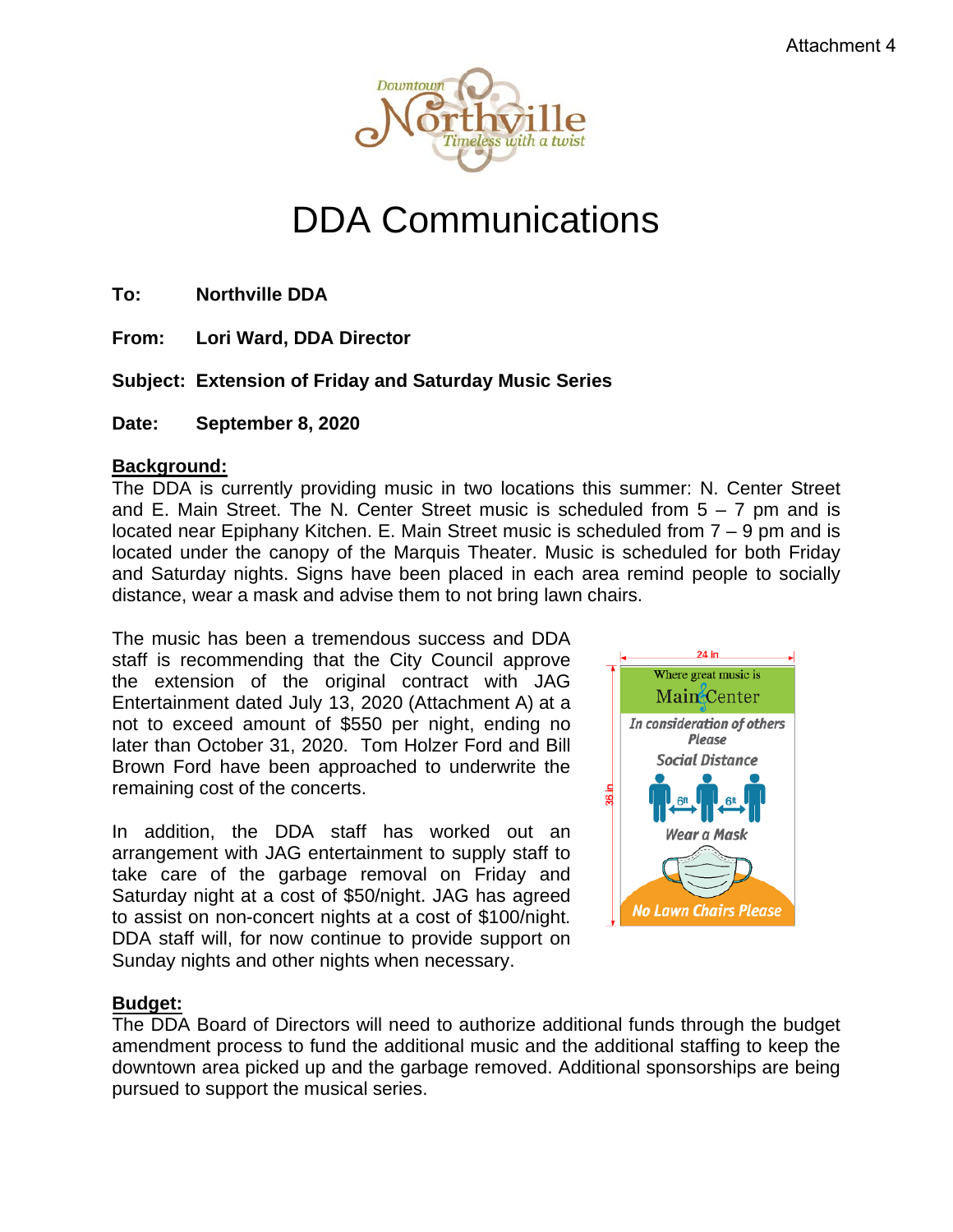#### **Recommendation:**

DDA staff recommends the Northville DDA approve the extension of the JAG Entertainment contract until October 31, 2020 and forward to the Northville City Council for consideration.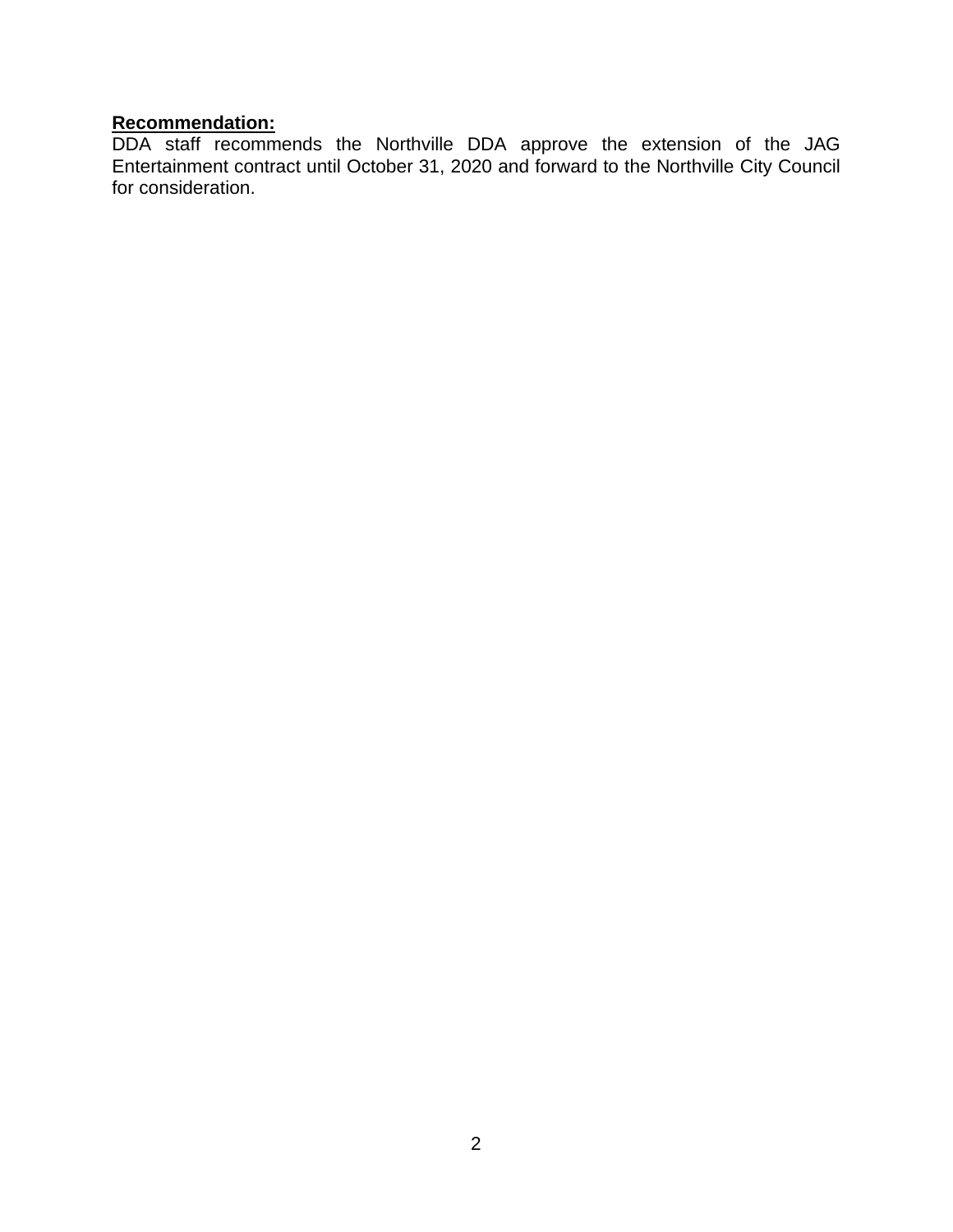Attachment A



# Northville Friday & Saturday Night Ambience Series

Submitted: July 13, 2020,

BY: JAG Entertainment 127 N. Wixom Rd. Wixom, MI. 48393

127 N. Wixom Rd. Wixom, MI 48393 P: 248-817-8836 F: 248-669-9901

www.myJAGentertainment.com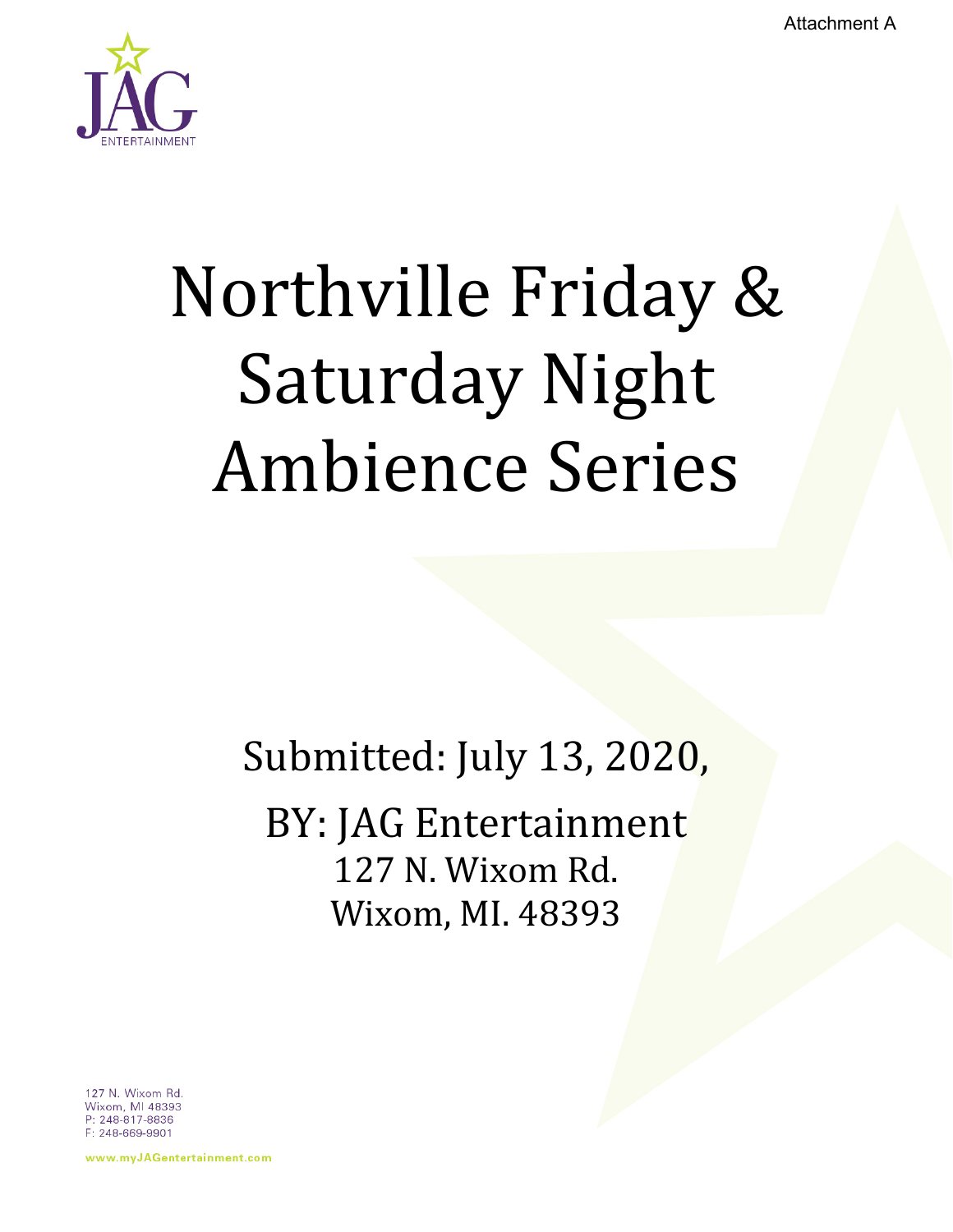

# Northville Friday & Saturday Night Ambience Series

This agreement is between the parties of JAG Entertainment (herein referred as JAG) and Northville Down Town Development Authority (herein referred to as CLIENT). This document has been created on 7-14-2020 to set terms of event production services for the Northville Friday & Saturday Night Ambience Series and provide a framework for the relationship between JAG and the CLIENT.

## **PROGRAMMING OVERVIEW**

#### **DESCRIPTION:**

In an effort to help in the economic recovery caused by Covid-19, the Northville DDA has taken the progressive steps to close the downtown street. This has allowed businesses to expand in to the street and assist with social distancing guidelines. To enhance the experience, JAG and the DDA have developed a program in which musicians are placed in front of 107 N Center, Epiphany Kitchens, and 135 E. Main Marquis Theatre. These performances will take place on Friday and Saturday nights between 5-7pm and 7-9pm. It is important to note that these performances are to add ambience to the shopping and dining areas, not to be concerts where the public is invited to set up lawn chairs and stay for an extended time period. Due to the changing state guidelines these performances are only being ordered and scheduled a few weeks in advance.

JAG agrees that they will operate as an executive and technical producer of the event and will work thusly. Being that JAG is capable of providing turn-key services, it is agreed in this document, that JAG provide a complete package of talent acquisition, scheduling, event management and technical production.

#### **AGREED PRODUCTION DATES:**

Production dates will be ordered on a week to week basis by the Northville DDA.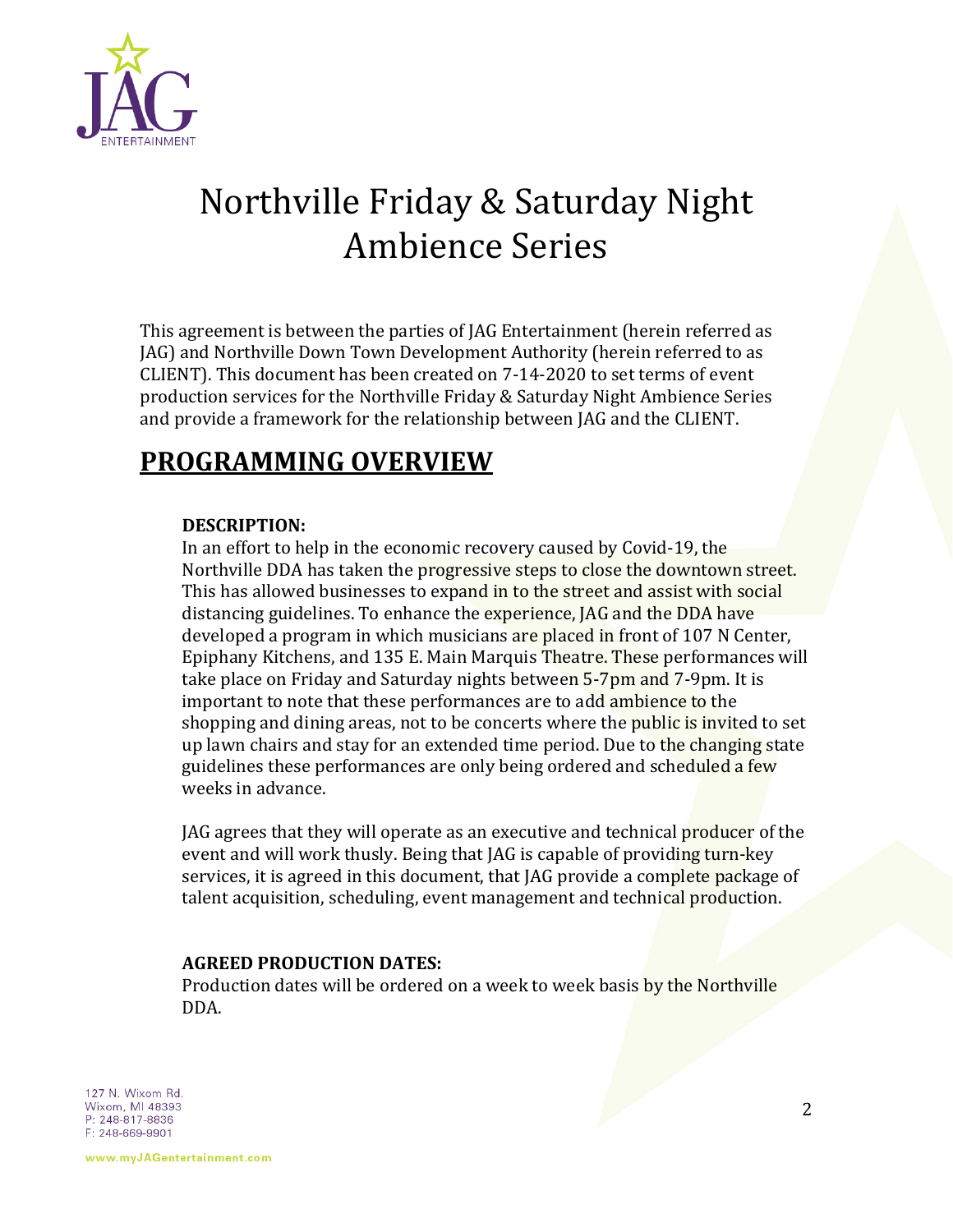

## **RESPONSIBILITIES & SERVICES**

#### **ADMINISTRATIVE SERVICES:**

Administrative event production services to be provided by JAG are as follows:

- All concert-event related booking, contract, and compensation services pertaining to the concert events described in this document.
- Creation of a schedule of performers for public release.
- Coordination of entertainers including registration, check-in, checkout, verification of technical requirements and compliance with local rules and ordinances.
- Supervision, execution and follow-through of entire event timeline.
- Coordination of technical production services including sound.

#### **PRODUCTION SERVICES:**

The technical and production-related services to be provided by JAG are as follows:

- Coordination of all production logistics for set-up, operation and strike of performance area.
- Electrical distribution (from CLIENT mains service) for each performance and demonstration area.
- General production support for entertainers and patrons at performance area.

## **CLIENT RESPONSIBILITIES**

#### **CLIENT RESPONSIBILITIES:**

The CLIENT will serve as a strong support mechanism to JAG's production capabilities and specific responsibilities of the CLIENT are as follows:

- Supporting the event in its goal to bring quality, sustainable entertainment to the local downtown area.
- The procurement of any CLIENT-required barriers, tenting, hardware, etc. used for non-concert activities.
- The procurement of electrical service that operates at the minimum requirements listed above.
- The handling of all city-related permitting and licensing for the event.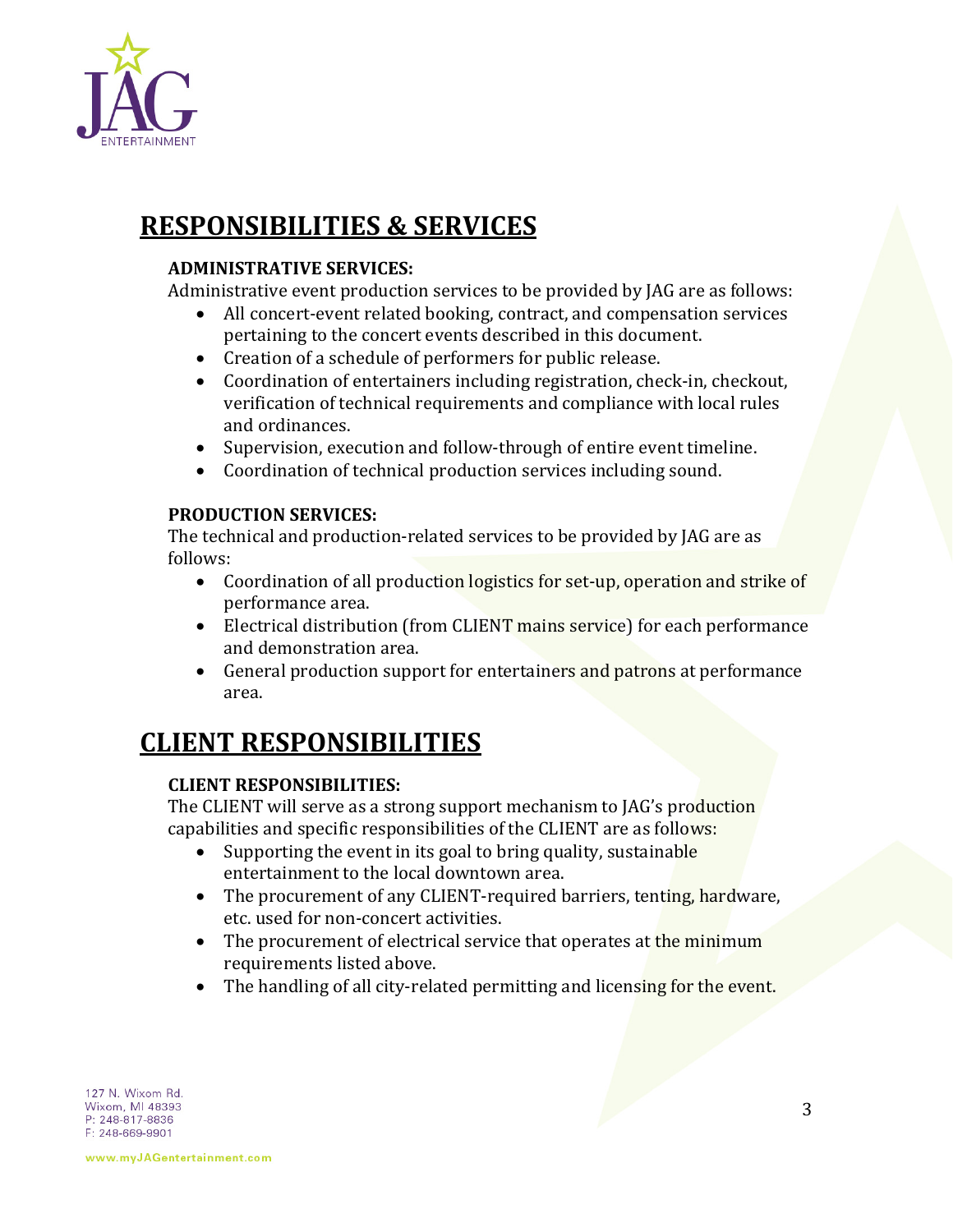

## **AGREED PRODUCTION TIMELINE**

The following list includes production elements that will be included in the event schedule.

#### **PROPOSED TIMELINE OF OVERALL PRODUCTION PROCESS:**

It is agreed that a comprehensive timeline is established with concrete dropdead dates for specific action once this agreement is accepted and ratified. A preliminary production timeline will immediately be established for production bookings, talent contracting and the technical planning upon the acceptance of this agreement.

#### **PROPOSED TIMLINE OF EVENT:**

JAG will hereby provide the following items and services for the above proposed dates (see AGREED PRODUCTION DATES) between the times of:

Friday and Saturday between the times of 5:00pm and 9:00pm

• 2 x "headlining act" performance package consisting of ARTIST (TBD) music from 5:00pm to 7:00pm on Center street and 7:00pm to 9:00pm with one ten-minute break at approximately 6:00pm and 8:00pm.

## **COMPENSATION AND PAYMENT**

#### **COMPENSATION:**

The following payment schedule will be applied to the products and services detailed in this agreement.

• Producers' fees and reimbursement for all above listed administrative, talent, production, and event closing services are a not to exceed amount of \$550 per performance location per day.

#### **PAYMENT:**

A payment equal to 100% of the total production charges will be due no latter then 30 days after the performance date.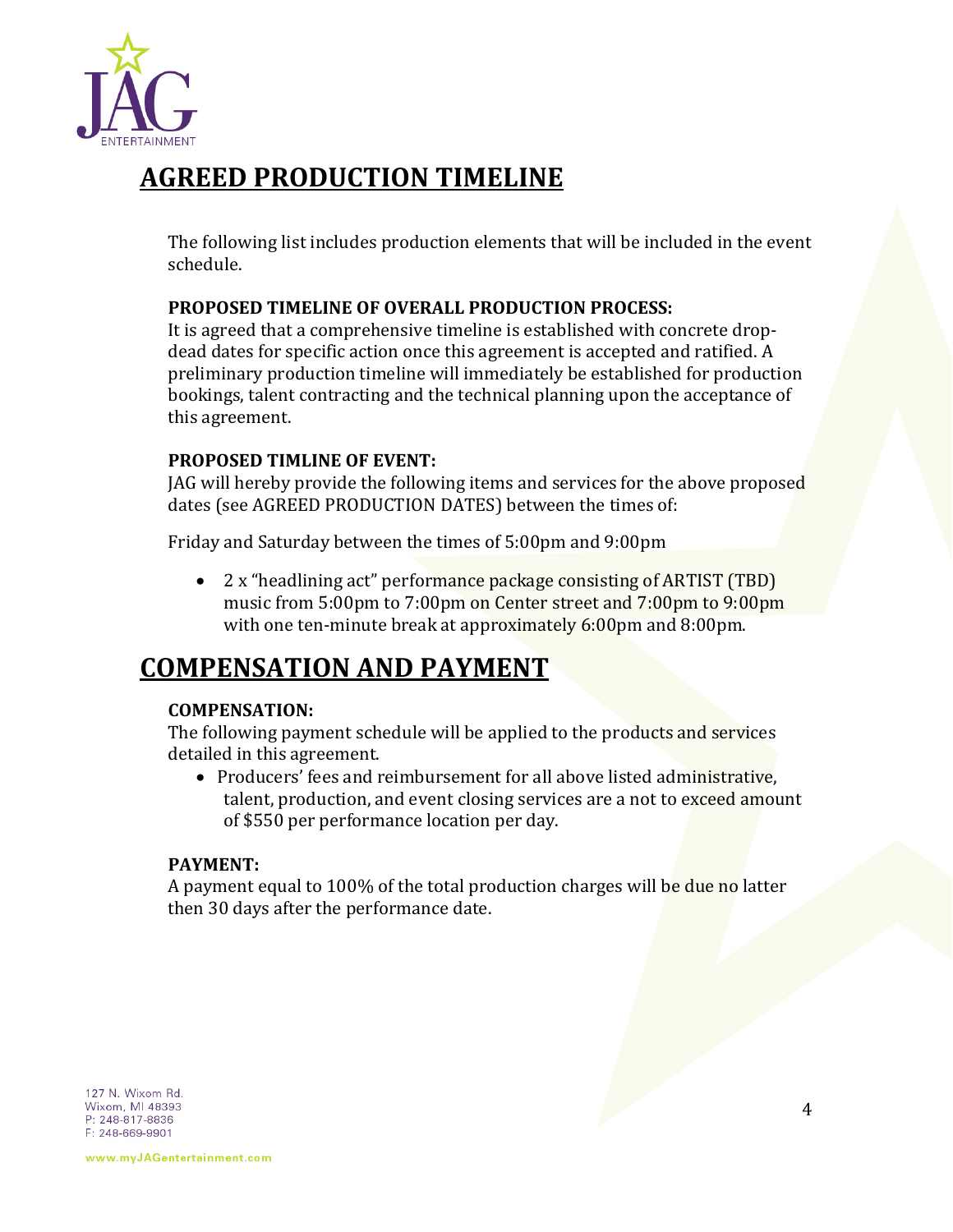

### **AGREEMENT TERMS**

#### **CONFIDENTIALITY:**

CLIENT agrees to restrict access to information received from JAG only to CLIENT members who need to know this information. CLIENT also agrees to maintain physical, electronic and procedural safeguards that comply with federal regulations or take any other appropriate measures to guard nonpublic personal information to protect the confidentiality and security of this information shared by JAG pursuant to the agreement. CLIENT shall ensure that any non-affiliated third party in receipt of this information will be bound by a written agreement containing provisions substantially similar to those contained in this agreement. CLIENT also agrees to promptly notify JAG in the event that CLIENT is under the reasonable belief that the integrity of the confidentiality of this information has been compromised. In the event that the Northville Parks and Recreation must disclose information pursuant to any federal, state or local law, they are permitted to do so.

#### **TAXATION AND ACCOUNTING:**

For purpose of taxation and accounting, JAG is hereby the executive producer of the event and is responsible for soliciting current State of Michigan W-9 forms and submitting 1099-MISC information to any and all independent contractors secured through the awarding of this agreement. Furthermore, JAG will expect and require CLIENT to submit a 1099-MISC to JAG as a result of payment included in this agreement.

#### **INDEMNIFICATION:**

JAG agrees, to the fullest extent permitted by law, to defend, indemnify, and hold harmless the City of Northville, its employees, officials, agents, boards, council, and volunteers, from and against any and all claims, losses, liability, damages, costs and expenses, including reasonable attorneys' fees and defense costs, for or by reason of personal injury, including, but not limited to, bodily injury or death, and/or property damage, including, but not limited to, the loss of use thereof, arising from the negligent acts, errors, or omissions of the JAG, its agents, employees, or sub-consultants, but only to the degree of fault of JAG and/or its respective sub-consultants. The obligation of JAG to indemnify and hold harmless the Client shall survive and continue after final payment, completion of the work, and completion and/or termination of this Agreement. Nothing in this agreement to indemnify requires JAG to defend and/or indemnify the Client for damages arising out of bodily injury to person or damage to property caused by or resulting from the negligence of the Client, its agents or employees or to any amount greater than the degree of fault of JAG and/or its sub-consultants.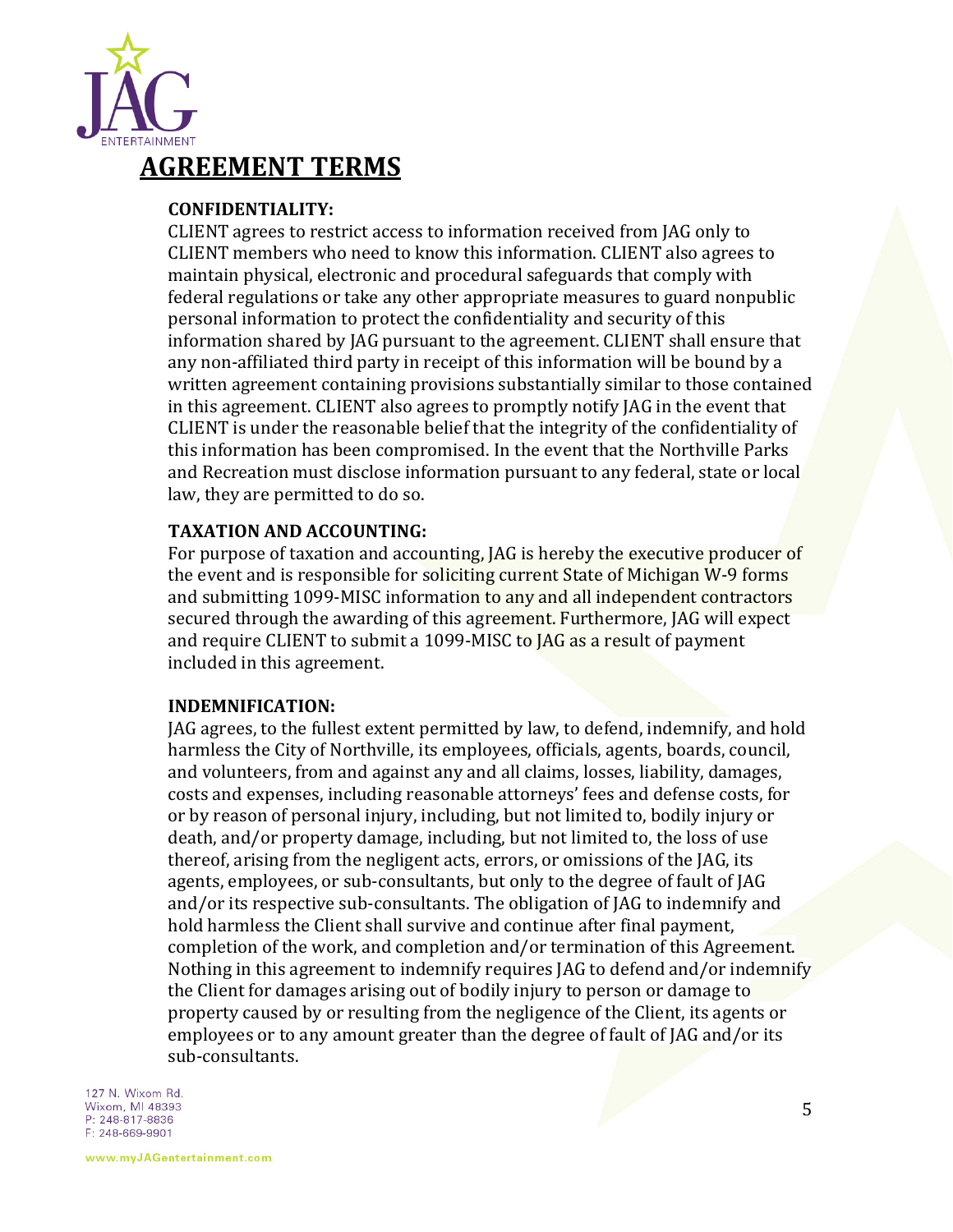

**Insurance:** JAG, or any of their Sub consultants, shall not commence work under this contract until they have obtained the insurance required under this paragraph, and shall keep such insurance in force during the entire life of this contract. All coverage shall be with insurance companies licensed and admitted to do business in the State of Michigan and acceptable to the City of Northville. The requirements below should not be interpreted to limit the liability of JAG. All deductibles and SIR's are the responsibility of JAG.

#### **JAG shall procure and maintain the following insurance coverage:**

**Worker's Compensation Insurance** including Employers' Liability Coverage, in accordance with all applicable statutes of the State of Michigan.

**Commercial General Liability Insurance** on an "Occurrence Basis" with limits of liability not less than \$1,000,000 per occurrence and aggregate. Coverage shall include the following extensions: (A) Contractual Liability; (B) Products and Completed Operations; (C) Independent Contractors Coverage; (D) Broad Form General Liability Extensions or equivalent, if not already included; (E) Deletion of all Explosion, Collapse, and Underground (XCU) exclusion, if applicable.

**Additional Insured:** Commercial General Liability as described above, shall include an endorsement stating the following shall be *Additional Insureds***:** THE CITY OF NORTHVILLE, all elected and appointed officials, all employees and volunteers, all boards, commissions, and/or authorities and board members, including employees and volunteers thereof. It is understood and agreed by naming the City of Northville as additional insured, coverage afforded is considered to be primary and any other insurance the City of Northville may have in effect shall be considered secondary and/or excess.

**Cancellation Notice:** All policies, as described above, shall include an endorsement stating that is it understood and agreed Thirty (30) days, Ten (10) days for non-payment of premium, Advance Written Notice of Cancellation, Non-Renewal, Reduction, and/or Material Change shall be sent to: (Dianne Massa, Clerk, City of Northville, 215 West Main St., Northville, MI 48167).

**Proof of Insurance Coverage**: JAG shall provide the Client at the time that the contracts are returned by him/her for execution, a Certificate of Insurance as well as the required endorsements. In lieu of required endorsements, if applicable, a copy of the policy sections where coverage is provided for additional insured and cancellation notice would be acceptable. Copies or certified copies of all policies mentioned above shall be furnished, if so requested.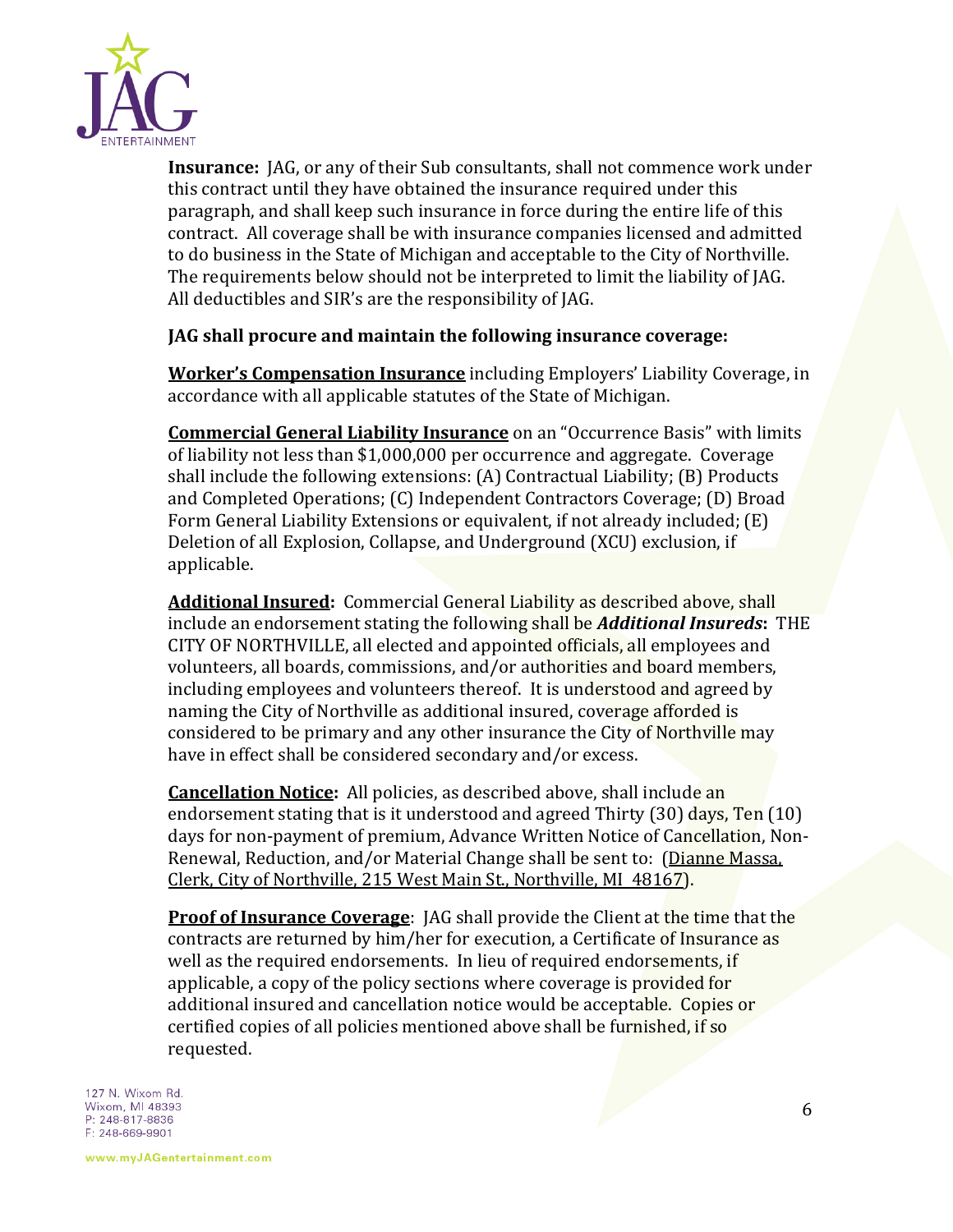

If any of the above coverage's expires during the term of this contract, JAG shall deliver renewal certificates and endorsements to the City of Northville at least ten (10) days prior to the expiration date.

#### **INCLEMENT WEATHER CANCELLATION:**

On the occasion of inclement weather during outdoor events, JAG will make every effort to carry out their contractual obligations as listed above. However, JAG reserves the right to cancel, delay or interrupt any event if JAG determines in good faith that their production is, or is likely to be, rendered impossible, hazardous, or is otherwise prevented or impaired due to inclement weather. Hereunder, it is understood that the decision to cancel any engagement due to weather conditions shall be made by JAG's representative at his/hers sole discretion, and all events affected by inclement weather require full remuneration.

#### **OTHER CANCELLATION**

If the performance(s) hereunder is rendered impossible, hazardous or is otherwise prevented or impaired due to, Act(s) of God, riots, strikes, labor difficulties, accident interruption or epidemic/pandemic, earthquakes or any act or order of any public authority, and/or any other cause of event, similar or dissimilar, beyond Producer's control, then Producer's obligations with respect to the affected performance(s) shall be excused and the Client will not be responsible to pay for the cost of the band(s). The Client will be responsible to pay for cost incurred to date for the administration of the series which includes booking all of the bands and drawing up their contracts.

#### **PARKING:**

CLIENT agrees to provide adequate parking spaces as close as possible to the event location for either (1) full size equipment van with trailer and any other vehicles used to transport personnel and equipment to and from the venue. If parking is only available on the street, space must be blocked off prior to arrival and CLIENT shall obtain all police and/or municipal permits necessary to load-in from or park on the street. Equipment loading and parking area must be clear of vehicles prior to load in and must remain clear until load out is complete. This will include payment of any towing costs incurred as a result of CLIENT's failure to comply with the terms of this paragraph.

## **ACCEPTANCE OF AGREEMENT**

Upon finding products, services and deliverables acceptable to CLIENT as contained in this agreement, please sign and date the lines below to signify confirmation of this agreement.